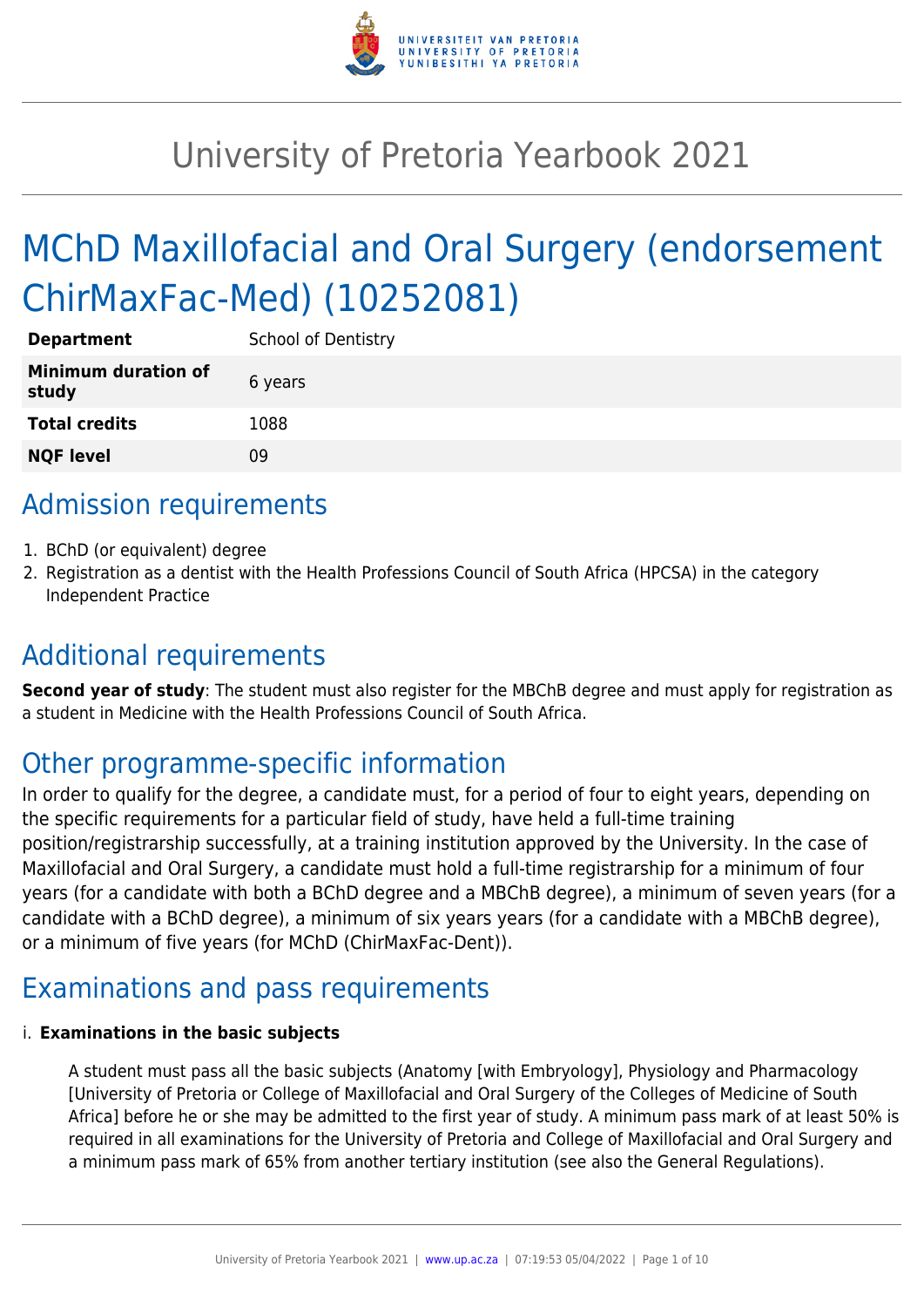

#### ii. **Examinations in the subsidiary (intermediary) subjects**

(The minimum pass mark is 50%.)

- a. For the endorsement Maxillofacial Surgery-Medicus, a student has to pass in Principles of surgery in the year of study as indicated, before he or she may continue with the programme.
- b. A student has to pass in Applied oral pathology at least two and a half years prior to the examination in his or her major subject.

These subsidiary subjects may be passed at the University of Pretoria or the College of Maxillofacial and Oral Surgery of the Colleges of Medicine of South Africa.

iii. If a student fails any of the subsidiary subjects Principles of surgery or Applied oral pathology, the relevant head of department may recommend that he or she be admitted to a second examination.

#### iv. **Examination and evaluation in the major subject**

- a. If a student fails his or her major subject, the student has to reapply for admission to the final examination of the College of Maxillofacial and Oral Surgery of the Colleges of Medicine of South Africa.
- b. In the light of the fact that a postgraduate student may repeat an examination in any subject only once, a student who fails a second examination, will have to discontinue the programme.
- c. If a student has been admitted to a second examination in the major subject, the relevant head of department will determine whether he or she should vacate the registrarship at the end of the training period. The student has to vacate the registrarship immediately after the second examination has been completed.
- d. Subminimum: A student must obtain a subminimum of 60% in the clinical section (operation and short cases) of the examination, with a subminimum of 50% in all the other sections for the master's degree. He or she must also comply with the requirements regarding the number of operation procedures performed in each section, as required by the relevant head of department. A final mark of at least 50% is required in order to pass in a subject.
- e. In addition to the stipulations already mentioned, the student must submit and pass a mini-dissertation (endorsement Maxillofacial Surgery-Med) or a dissertation (endorsement Maxillofacial Surgery-Dent), on an approved topic related to the major subject and submit a manuscript as required (see also the General Regulations). A complete record of operations (as a logbook) must also be submitted.

(v) The master's degree can only be conferred after the National Professional Examination [FCMFOS(SA)] has been passed (as this master's degree and the Fellowship may be used as an interwoven final equivalence examination).

### Exemption

Exemption may be granted by the Dean, on the recommendation of the relevant head of department by virtue of comparable training and/or experience in terms of the requirements of School Regulations, with the proviso that exemption from the examination and evaluation in the major subject may not be granted.

**Please note**: The regulations of the Health Professions Council of South Africa, as published in the Government Gazette No. 4631 of 11 January 1991 – Notice No. R.40 (as amended), will be used as a criterion in determining the period of exemption.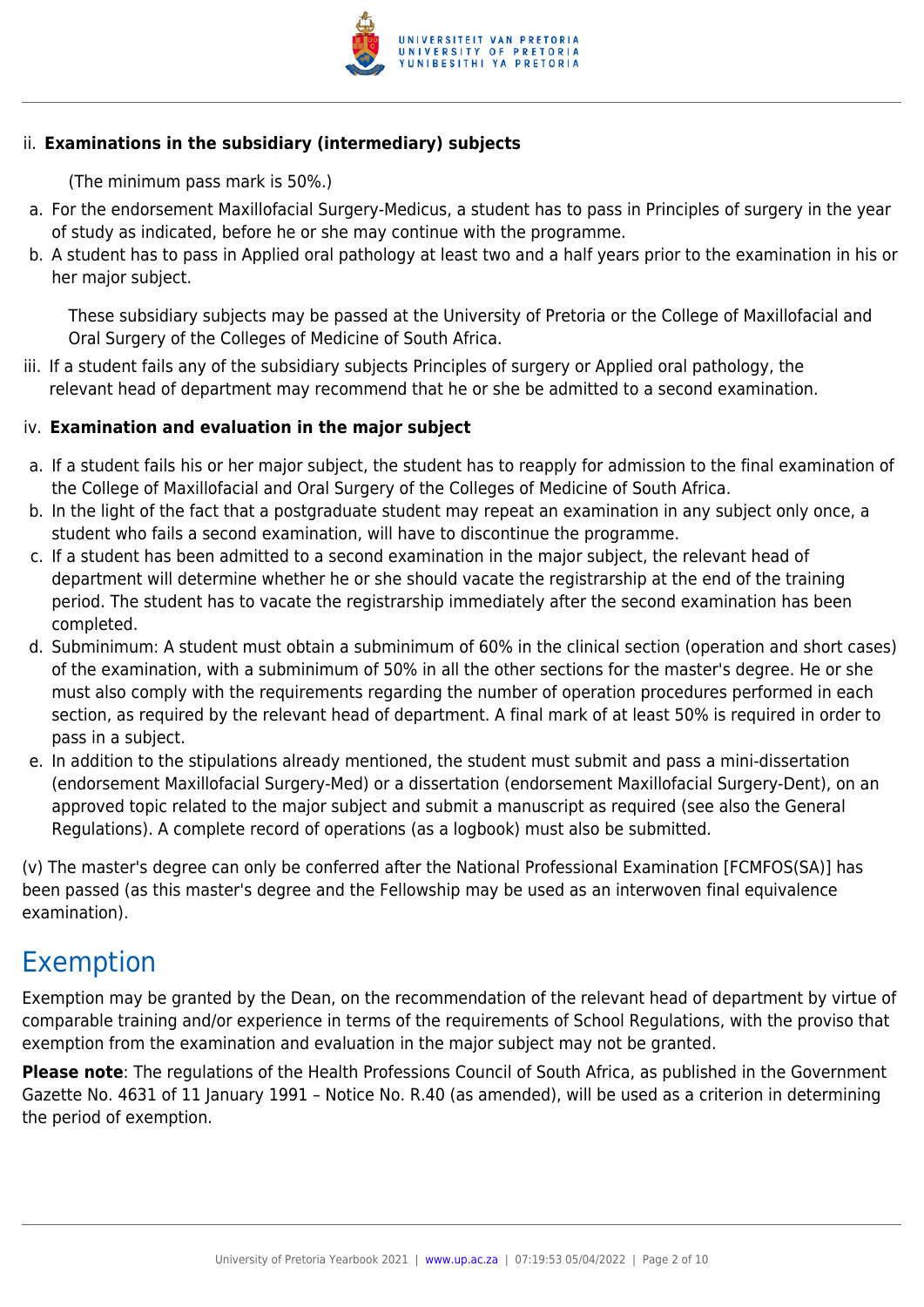

## Pass with distinction

A student who obtains a final mark of at least 75% (on the first attempt) in the major subject, qualifies to obtain the degree with distinction.

# General information

- 1. The content of the basic subjects, subsidiary subjects and attendance courses will be determined by the relevant head of department in consultation with the head of the department at Dentistry or Medicine.
- 2. General information concerning content and extent of the basic and subsidiary subjects is available at the relevant department.
- 3. Students have to ensure that certificates of satisfactory preparation are acquired in all the attendance courses.

#### **Maxillofacial and Oral Surgery**

#### **Major subject:**

Maxillofacial and oral surgery: Experience is acquired through practical and clinical training and supplemented by seminars, discussions, papers and research. Diagnosis, planning, surgical and secondary treatment of diseases, injuries and defects of the human mouth, jaws, face and related structures.

#### **Subsidiary (intermediary) subject:**

Principles of surgery: Instruction mainly by the departments of Surgery (and its divisions), Neurosurgery, Otorhinolaryngology, Ophthalmology and Family Medicine. This training takes place over nine months. Instruction in the subsidiary subject:

Principles of surgery:

#### **Endorsement ChirMaxFac-Med BVC 806**

General Surgery (including Paediatric Surgery): 2 months Intensive Care: 2 months Neurosurgery: 2 months Ophthalmology: 1 month Otorhinolaryngology: 1 month Plastic Surgery: 1 month Applied Oral Pathology: 3 months

#### **Endorsement ChirMaxFac-Dent BVC 807**

Distress Unit (Family Medicine): 1 month General Surgery (including Paediatric Surgery): 1 month Intensive Care: 2 months Neurosurgery: 2 months Ophthalmology: 1 month Otorhinolaryngology: 1 month Plastic Surgery: 1 month Applied Oral Pathology: 3 months

#### **General information concerning the endorsements ChirMaxFac-Med and ChirMaxFac-Dent**

- 1. A candidate with a BChD or BDS degree should preferably enrol for the MChD(ChirMaxFac-Med) programme.
- 2. Permission is granted to a student for (ChirMaxFac-Med) to register simultaneously for the postgraduate and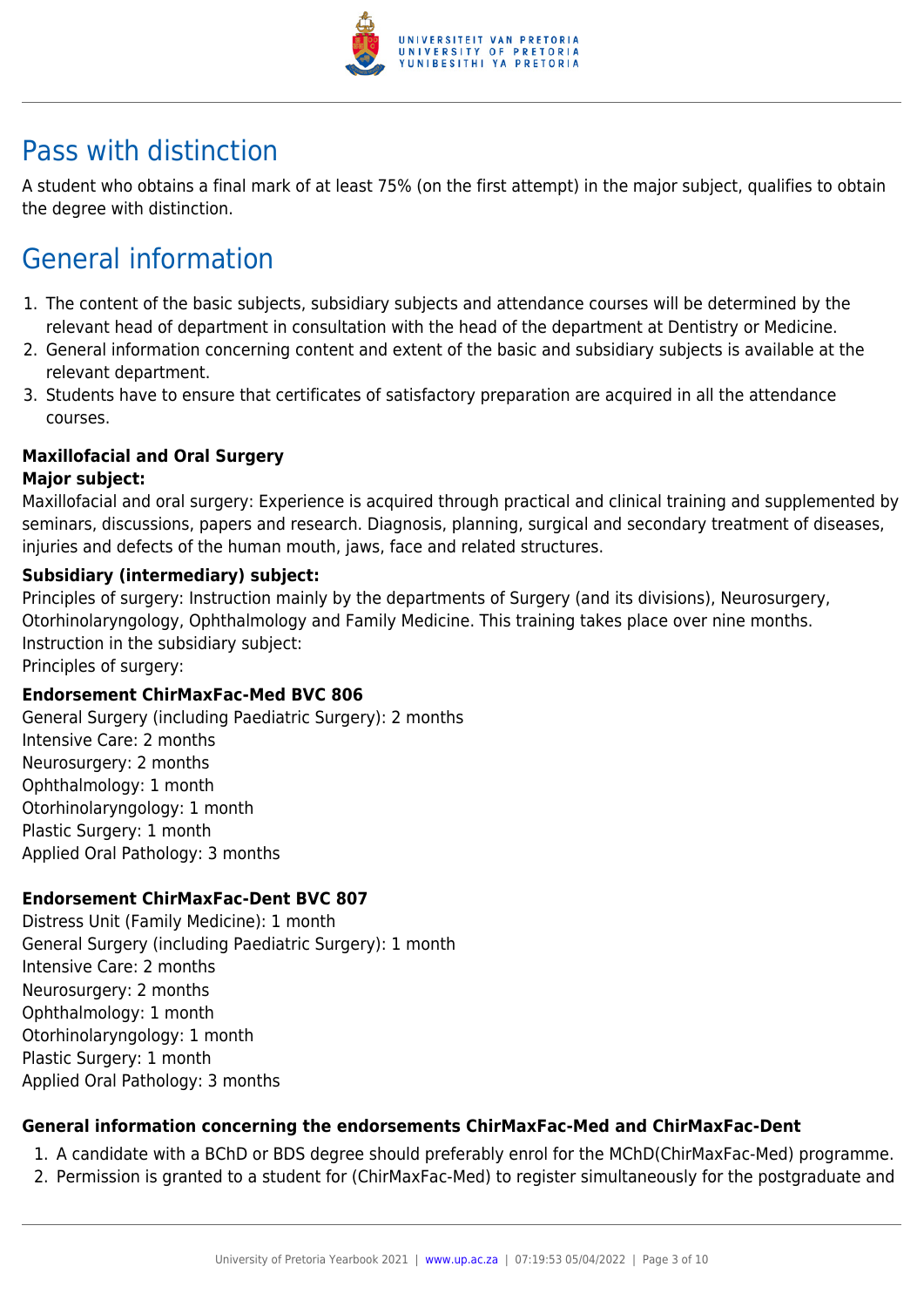

undergraduate programmes as applicable. At the end of the programme the student will have complied with all the requirements for the BChD, MBChB and MChD degrees.

- 3. The content of the basic and subsidiary (intermediary) subjects and attendance courses will be determined by the relevant head of department, in consultation with the Department of Maxillofacial and Oral Surgery.
- 4. Basic and subsidiary (intermediary) subjects: Acknowledgement of basic and/or subsidiary (intermediary) subjects may be granted if all the particular subjects have already been passed at an approved institution such as the Colleges of South Africa (College of Maxillofacial and Oral Surgery) as recommended by the relevant head of department.
- 5. Pharmacology as a basic subject has to be passed as a prerequisite before the first year of study, should all other basic subjects be acknowledged by an approved institution.
- 6. Instruction in the major subject extends over a minimum period of three years, of which the first year mainly concentrates on minor oral surgery.
- 7. A student for the endorsement ChirMaxFac-Med can only fulfil his or her clinical obligations in Principles of Surgery after he or she has complied with the requirements for the MBChB degree, as well as having completed the Certificate for Advanced Trauma Life Support (ATLS) (before commencing the registrarship).
- 8. The instruction in the last two years in the major subject takes place only after having successfully completed the subsidiary subjects.
- 9. The first year of registrarship is acknowledged as an additional year of experience for Medicine and Dentistry if the training in Maxillofacial and Oral Surgery is discontinued. However, a student who discontinues one of the subjects must resign from the registrarship immediately.
- 10. The basic subjects for Maxillofacial and Oral Surgery (endorsements ChirMaxFax-Med and ChirMaxFac-Dent) are identical.
- 11. The requirements for the major subject are: Submission of a mini-dissertation (endorsement ChirMaxFac-Med) and a dissertation (endorsement ChirMaxFac-Dent), a letter from an appropriate journal editor, acknowledging receipt of the draft manuscript, surgical portfolio (logbook) with minimum cases treated per surgical section, a prescribed summary of case reports, any publications, research abstracts, examination in a surgical procedure and examination in patient short cases conducted under examination conditions.
- 12. A student may only proceed with the final FC MFOS (SA) examination after fulfilling the requirements for the MChD(ChirMaxFac-Med or -Dent) as stipulated in 11. above.
- 13. The MChD(ChirMaxFac-Med or -Dent) may only be awarded after successfully passing the final examination for the FC MFOS (SA).
- 14. Costs or fees for any examination(s) and registration at the Colleges of Medicine of South Africa have to be met by the student.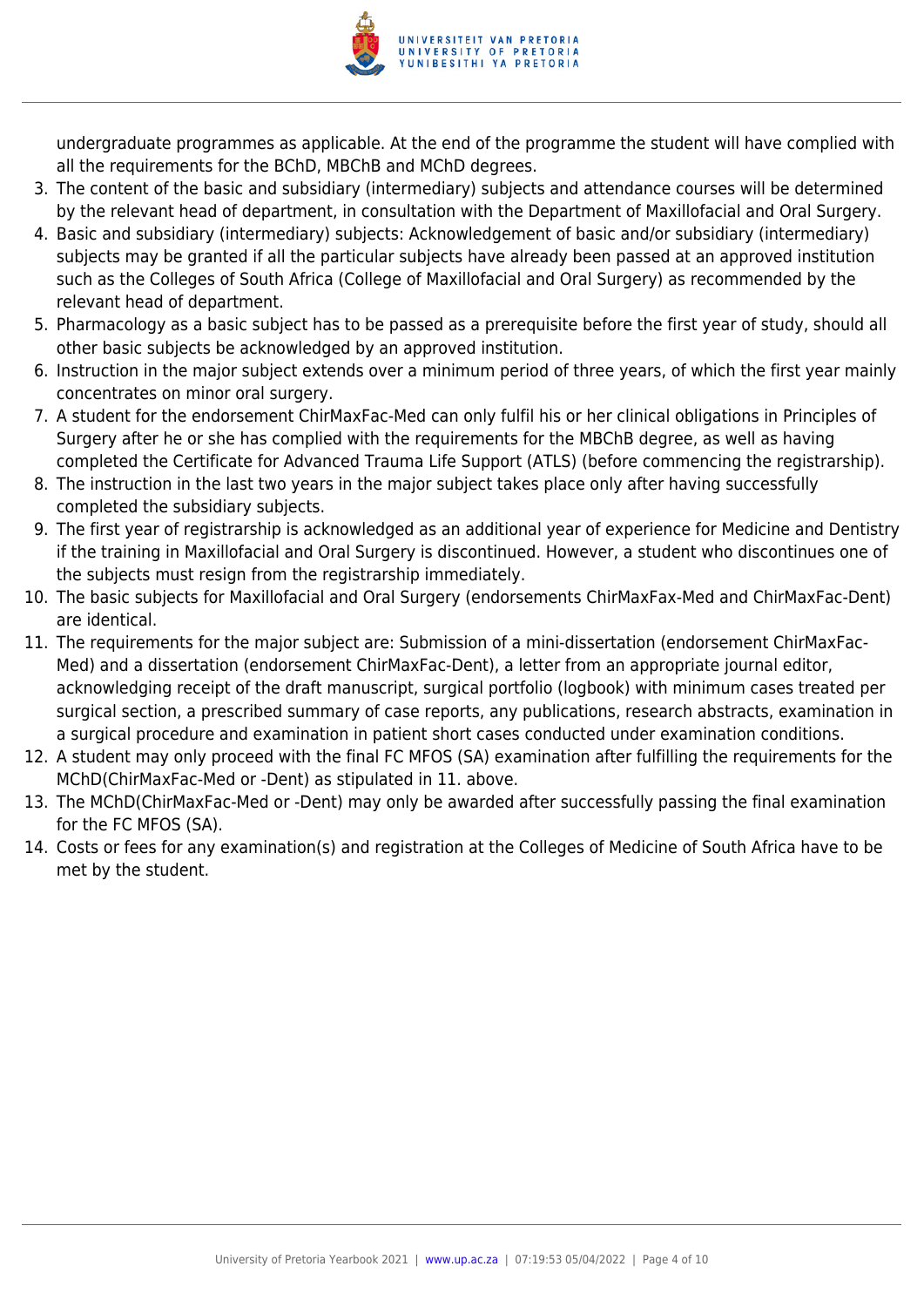

#### **Minimum credits: 908**

#### **Core modules**

[Anatomy 870](https://www.up.ac.za/parents/yearbooks/2021/modules/view/ANA 870) (ANA 870) - Credits: 36.00 [General pathology 808](https://www.up.ac.za/parents/yearbooks/2021/modules/view/APA 808) (APA 808) - Credits: 24.00 [Principles of surgery 806](https://www.up.ac.za/parents/yearbooks/2021/modules/view/BVC 806) (BVC 806) - Credits: 52.00 [Ethics and human rights 800](https://www.up.ac.za/parents/yearbooks/2021/modules/view/EHR 800) (EHR 800) - Credits: 0.00 [Pharmacology 806](https://www.up.ac.za/parents/yearbooks/2021/modules/view/FAR 806) (FAR 806) - Credits: 36.00 [Physiology 806](https://www.up.ac.za/parents/yearbooks/2021/modules/view/FSG 806) (FSG 806) - Credits: 36.00 [Maxillo-facial and oral surgery 802](https://www.up.ac.za/parents/yearbooks/2021/modules/view/KGM 802) (KGM 802) - Credits: 700.00 [Oral Pathology 805](https://www.up.ac.za/parents/yearbooks/2021/modules/view/MPG 805) (MPG 805) - Credits: 24.00 [Applied research methodology 802](https://www.up.ac.za/parents/yearbooks/2021/modules/view/TNM 802) (TNM 802) - Credits: 0.00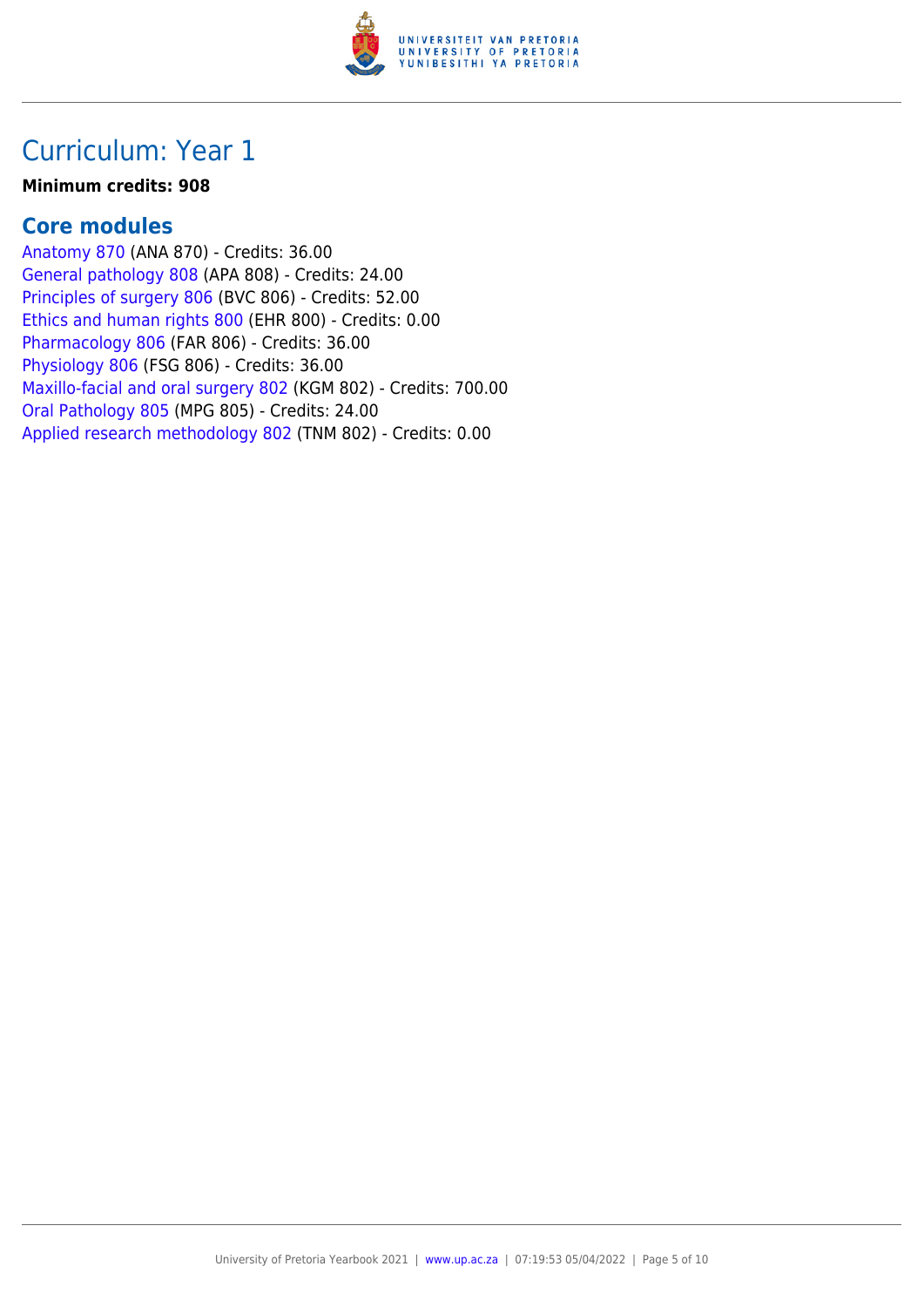

#### **Minimum credits: 752**

### **Core modules**

[Principles of surgery 806](https://www.up.ac.za/parents/yearbooks/2021/modules/view/BVC 806) (BVC 806) - Credits: 52.00 [Maxillo-facial and oral surgery 802](https://www.up.ac.za/parents/yearbooks/2021/modules/view/KGM 802) (KGM 802) - Credits: 700.00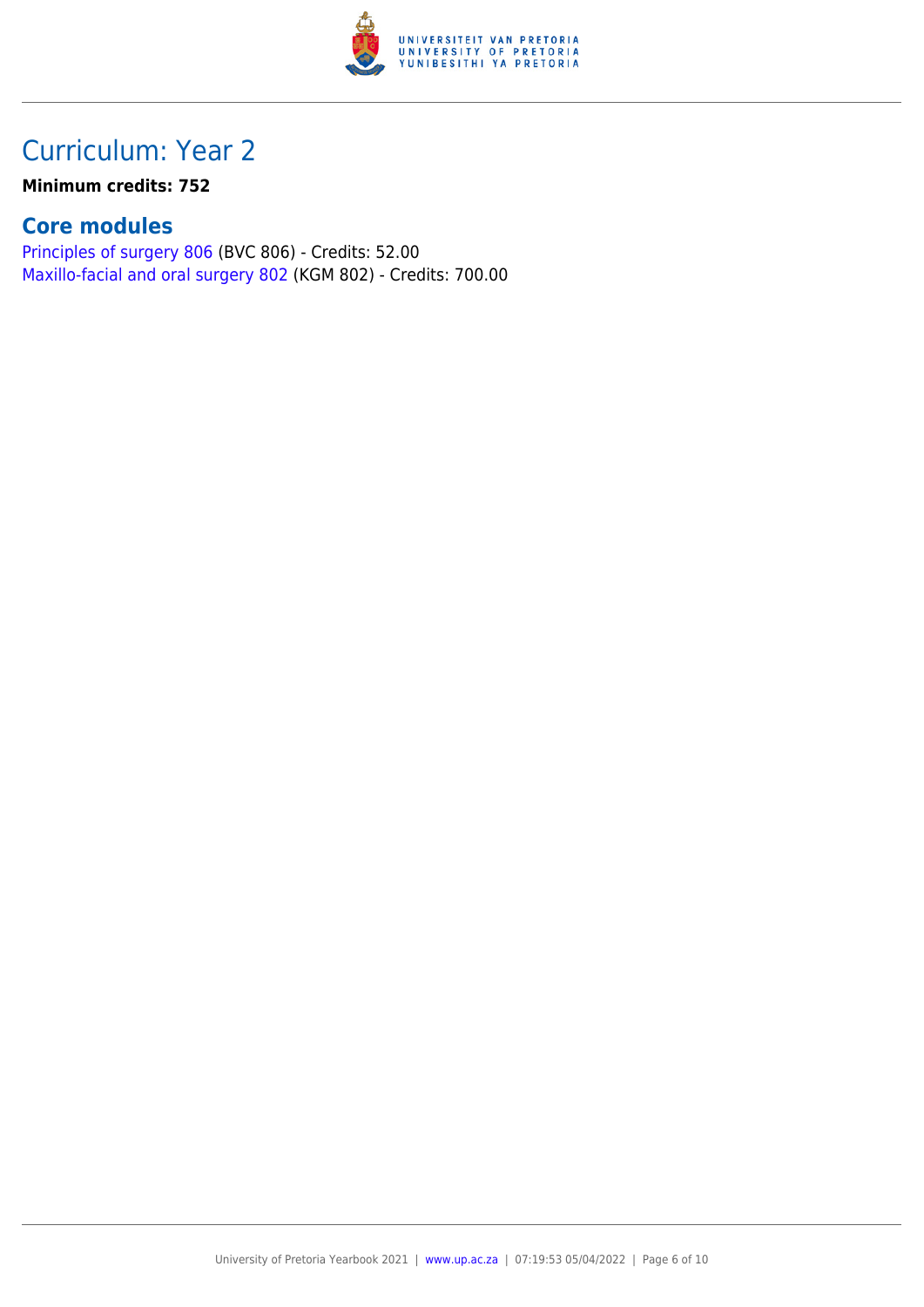

**Minimum credits: 700**

### **Core modules**

[Maxillo-facial and oral surgery 802](https://www.up.ac.za/parents/yearbooks/2021/modules/view/KGM 802) (KGM 802) - Credits: 700.00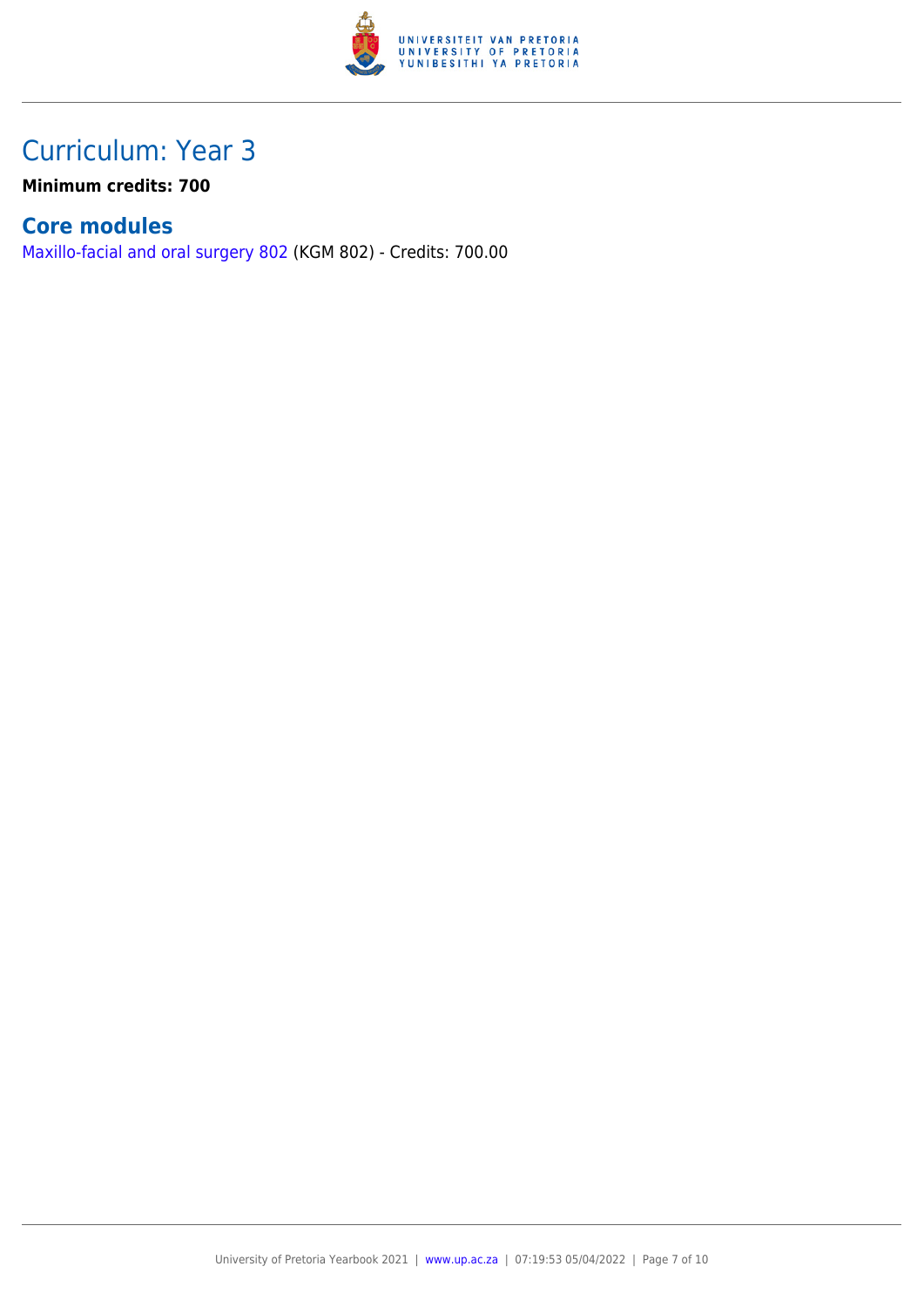

**Minimum credits: 700**

### **Core modules**

[Maxillo-facial and oral surgery 802](https://www.up.ac.za/parents/yearbooks/2021/modules/view/KGM 802) (KGM 802) - Credits: 700.00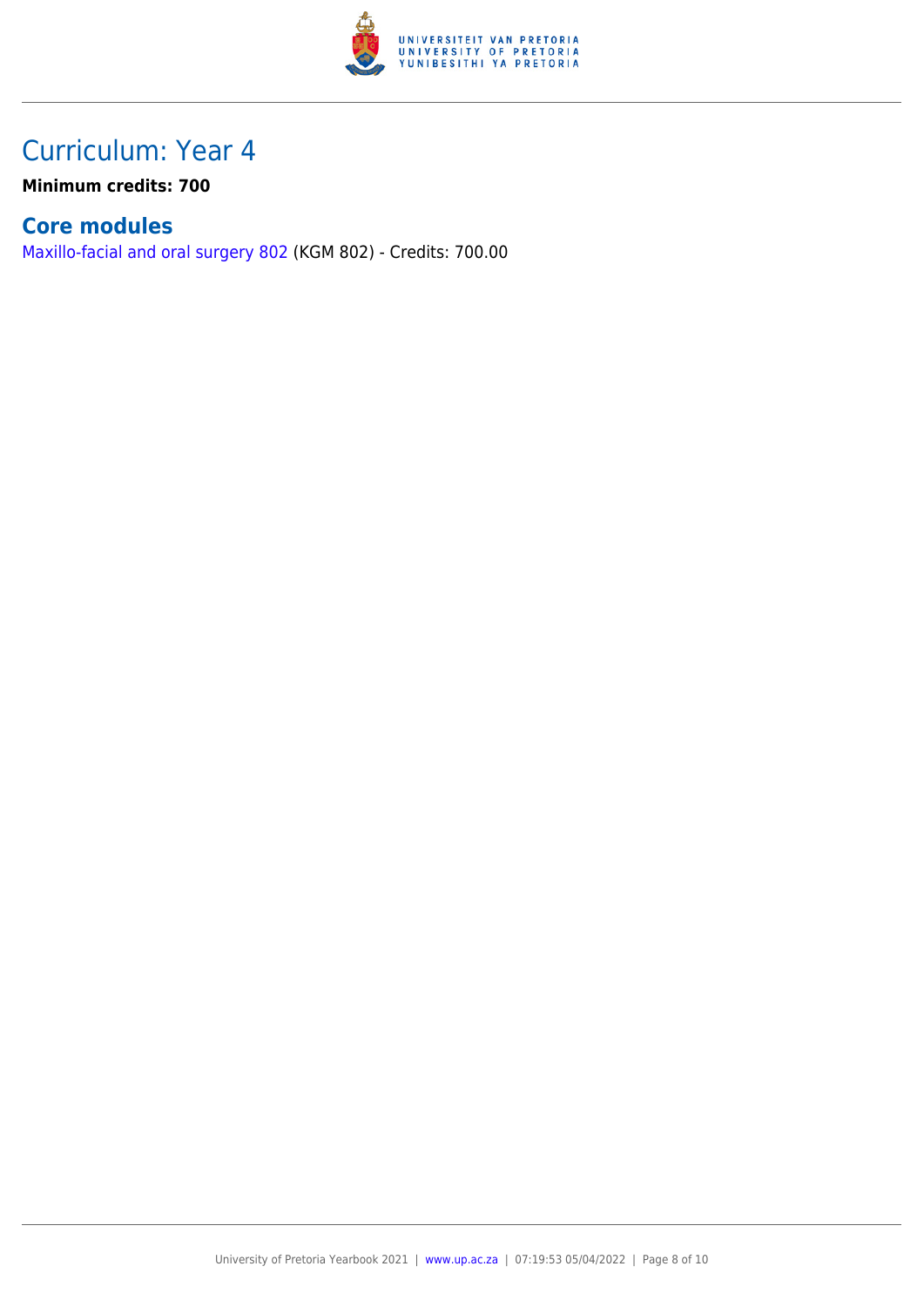

#### **Minimum credits: 748**

### **Core modules**

[General pathology 808](https://www.up.ac.za/parents/yearbooks/2021/modules/view/APA 808) (APA 808) - Credits: 24.00 [Maxillo-facial and oral surgery 802](https://www.up.ac.za/parents/yearbooks/2021/modules/view/KGM 802) (KGM 802) - Credits: 700.00 [Oral Pathology 805](https://www.up.ac.za/parents/yearbooks/2021/modules/view/MPG 805) (MPG 805) - Credits: 24.00